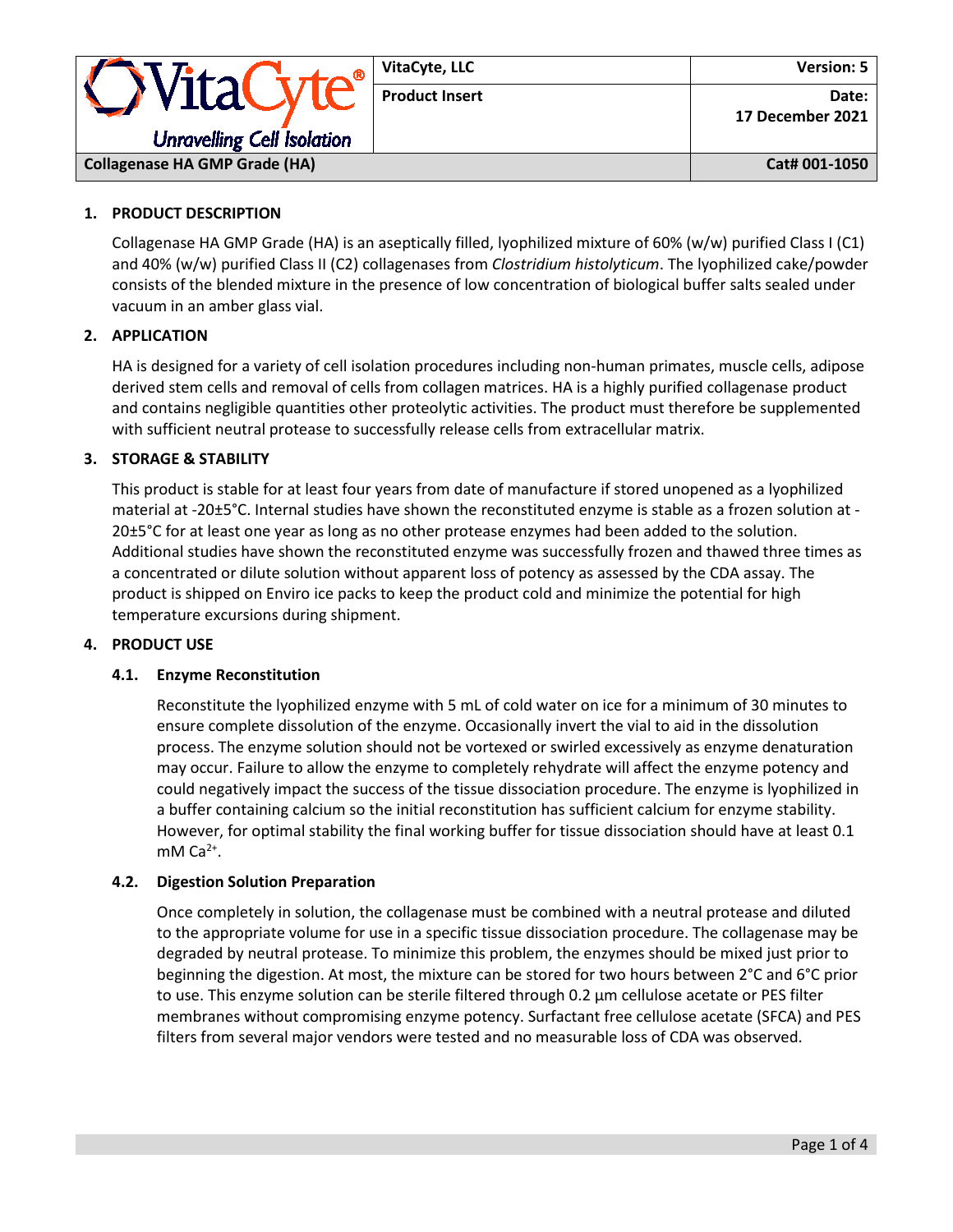| VitaC<br><b>Unravelling Cell Isolation</b> | VitaCyte, LLC         | Version: 5                |
|--------------------------------------------|-----------------------|---------------------------|
|                                            | <b>Product Insert</b> | Date:<br>17 December 2021 |
| <b>Collagenase HA GMP Grade (HA)</b>       |                       | Cat# 001-1050             |

# **4.3. Activity Concentration Recommendations**

HA 200 Wünsch unit pack size contains about 2.5 to 3.6 million CDA units total. The follow table makes recommendations for the collagenase and neutral protease activity concentrations for several cell targets.

| <b>Cell Target</b>    | <b>Source</b>          | <b>Collagenase HA</b><br><b>Activity Concentration</b> | <b>Neutral</b><br><b>Protease</b> | <b>Neutral Protease</b><br><b>Activity Concentration</b> |
|-----------------------|------------------------|--------------------------------------------------------|-----------------------------------|----------------------------------------------------------|
| Islets <sup>1</sup>   | Non-human Primates     | 85,000 - 140,000 U/mL                                  | <b>BP Protease</b>                | $10,000 - 15,000$ U/mL                                   |
| Muscle Cells          | Human                  | 56,000 - 168,000 U/mL                                  | <b>BP Protease</b>                | 13,000 - 26,000 U/mL                                     |
| <b>Cultured Cells</b> | <b>Collagen Matrix</b> | 25,000 - 35,000 U/mL                                   | <b>BP Protease</b>                | 25,000 - 30,000 U/mL                                     |

# **4.4. Digestion Optimization**

The recommendations made in this product insert represent the best guidance available based on experiences from product development activities and observations shared by users. Individual results may vary and some optimization may be required to achieve the desired outcome. Moderate adjustments to the enzyme concentration can be made with the goal of improving islet yield or minimize cell damage leading to low viability. Other factors that can be adjusted include digestion time and the mechanical contribution by digestion chamber shaking during digestion. Contact VitaCyte to discuss specific problems or optimization strategies.

# **5. TROUBLESHOOTING**

- **5.1.** Many factors contribute to the successful isolation of cells from tissue and inadvertent oversight to any of these conditions may drastically reduce the yield and viability of target cell population. While far from a complete list, the guidance below may help identify commonly encountered problems. Contact VitaCyte if this guidance does not help resolve specific issues.
- **5.2.** Prolonged or Incomplete Digestion may be caused by:
	- Loss of enzyme potency (activity)
	- Incomplete enzyme rehydration during reconstitution
	- Inappropriate enzyme dilution
	- Presence of enzyme inhibitors
	- Low incubation temperature
	- Inefficient digestion solution perfusion

#### **5.3.** Low Yield and/or Cell Viability

- Prolonged organ warm ischemia time
- Aggressive mechanical disruption
- Extended incubation time
- Elevated incubation temperature
- Inappropriate enzyme dilution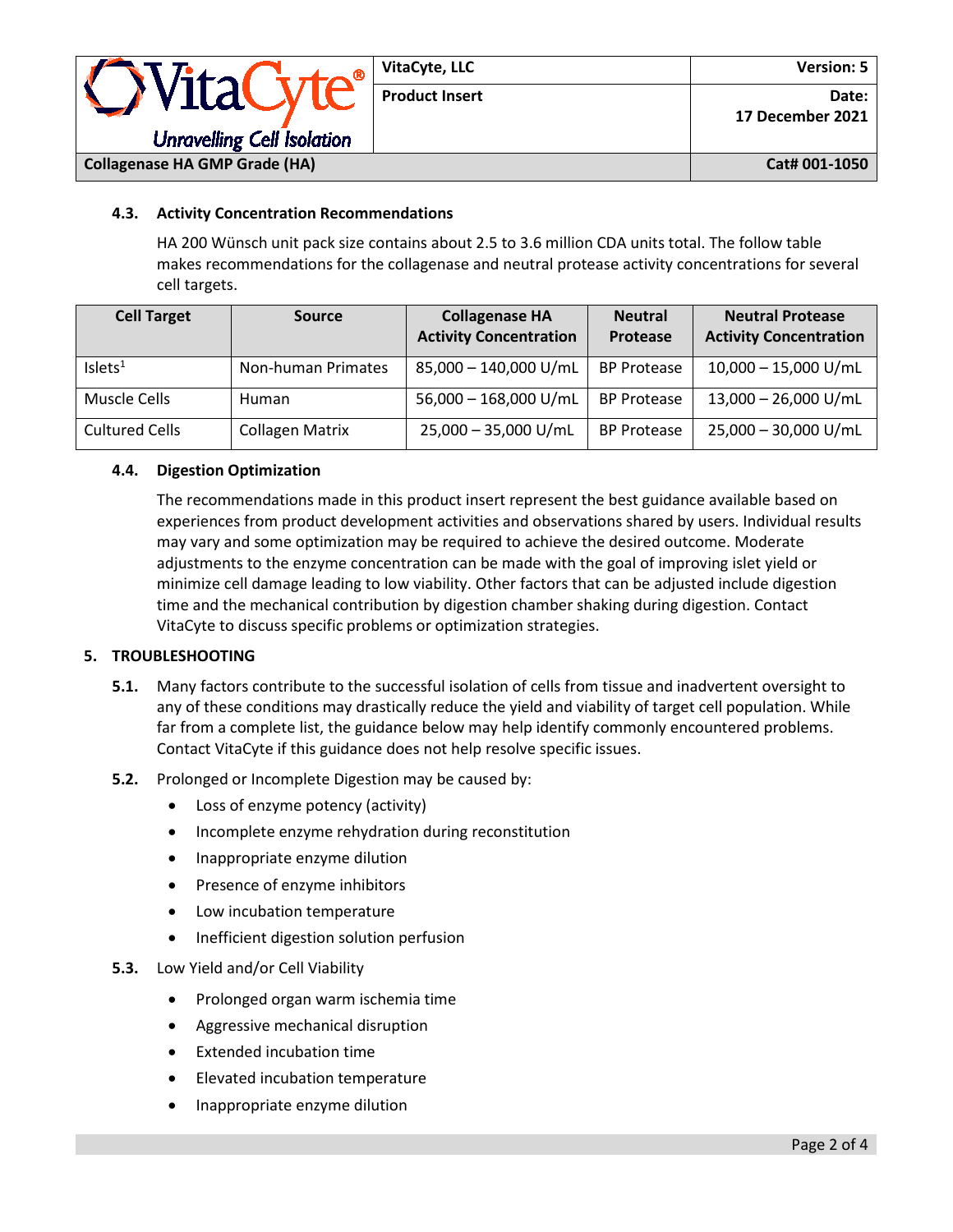

• Ineffective density gradient purification

# **6. ADDITIONAL INFORMATION**

#### **6.1. Intended Use & Regulatory**

HA is for ex-vivo use only to recover cells from tissue. Guidance for use of reagents in clinical cell transplantation procedures is governed by local Institutional Review Boards and regional Health Authorities. HA is manufactured in accordance with the principles for clinical trial material outlined in Guidance Document Q7 Good Manufacturing Practice Guidance for Active Pharmaceutical Ingredients published by the FDA and ICH in September 2016. This product is labeled as 'GMP Grade' to indicate the quality system and manufacturing facility are consistent with requirements set forth in the above document. Guidance for the qualification and acceptance of reagents used in cell therapy applications can be found in the USP General Chapter <1043> Ancillary Materials for Cell, Gene, and Tissue-Engineered Products. Further details can be found on the VitaCyte Commitment to Quality document available upon request.

### **6.2. Animal Origin**

No bovine derived animal products are used in any step of manufacturing of HA. This product is purified from culture supernatants of *C. histolyticum* that contain porcine gelatin and pancreatic enzymes derived from US and Canadian sources.

#### **6.3. Manufacturing Summary**

Enzymes are purified from the culture supernatants results from the fermentation of native organisms. The purification processes use standard protein column chromatography and tangential flow filtration concentration and diafiltration techniques. The purification processes have been optimized to yield the highest purity attainable for each enzyme while minimizing undefined and contaminating protease activities. In particular this process ensures that a negligible amount of trypsin like activity (i.e., contaminating clostripain) is present in the final product. After characterization, the purified collagenases are sterile filtered in a qualified biosafety cabinet and aseptically dispensed into amber bottles on activity units, lyophilized, sealed under vacuum then secured and labeled. The final lyophilized product is then further characterized to confirm each batch meets established specification ranges.

#### **6.4. Activity Assessment**

VitaCyte relies on several biochemical tools to characterize and ensure the consistency of HA. The Pz-peptide substrate (Wünsch Assay) has historically been used to characterize collagenase activity<sup>3</sup>. While this assay has advantages in terms of reproducibility and historical precedence, it also has several limitations. The Wünsch Assay is strongly biased towards C2 and is not sensitive to the different molecular forms of C1. In addition, the substrate assesses the catalytic activity of the enzyme and does not assess the ability of collagenases to degrade native collagen. Degraded collagenases lacking a collagen binding domain are able to cleave the Pz-peptide substrate, but are not functional in degrading native collagen. The Pz-peptide activity provides potentially misleading information about the ability of collagenase to isolation islets. The limitations of the Wünsch assay led to the development a fluorescent microplate CDA using fluorecein isothiocyanate labeled calf skin